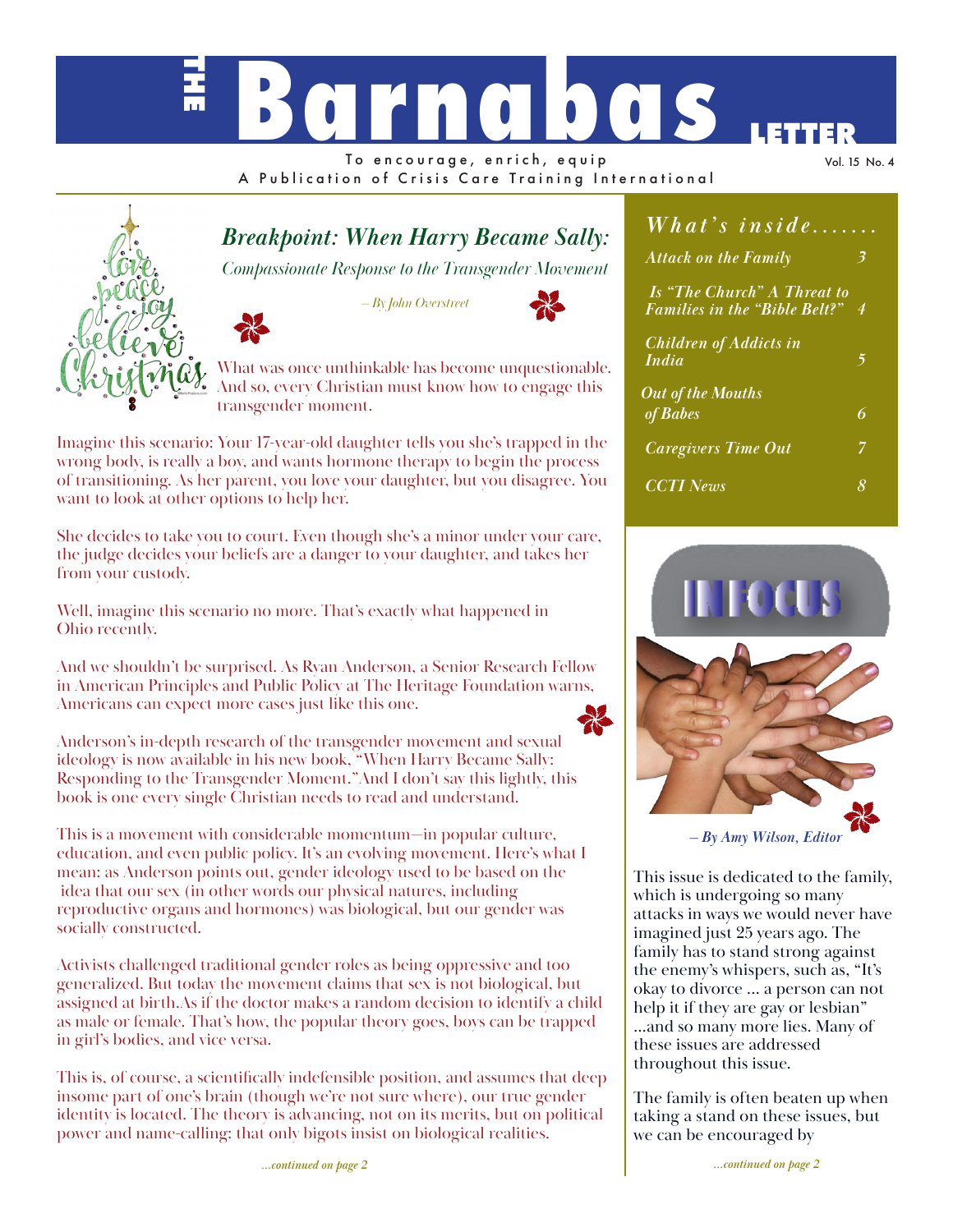

# *Breakpoint: When Harry Became Sally: Compassionate Response to the Transgender Movement*

*...continued from page 1*

What Anderson does so well in "When Harry Became Sally" is to articulate how transgender ideology is hopelessly tied up in contradictions. He'll help you spot those contradictions and articulate them with clarity and kindness to others.

But even so, many Christians still wonder why they should care about this one. Maybe they are still wearied over the same-sex marriage battle, or like many of us, maybe this is one of those issue that hits a little too close to home.

Well, I think there are at least two reasons we should care. First, Christians have always proclaimed that our bodies matter. This is no trivial point of Christian theology. Scripture tells us that God made us in His image, male and female. That Jesus became flesh and dwelt among us, and that He was *physically* resurrected from the dead. We cannot go along with any ideology that denies God's created order.

And the second reason we should care is, well, the children. Ideas have consequences, and bad ideas have victims. Transgender ideology is disproportionately aiming at children, teaching them that they are not the inherently valuable image bearers God created them to be. If we love our neighbors, especially the kids, we cannot remain silent on this one.

\*Copyright 2018 by the Colson Center for Christian Worldview. Originally posted at BreakPoint.org. Used with permission.





## *John Stonestreet*



*is a speaker and fellow of the Chuck Colson Center for Christian Worldview, as well as the co-host with Eric Metaxas of "Breakpoint", the Christian worldview radio program founded by Chuck Colson. John is a sought-after speaker at conferences, colleges, and churches on the subjectsof theology, apologetics, and faith and culture. He holds degrees from Trinity Evangelical Divinity School and Bryan College and is the coauthor of "Making Sense of Your World."*



*...continued from page 1*

individuals who are willing to do so, such as Isabella Chow. Isabella is a student at UC Berkley who courageously stood up for God and His design for the family by being the one abstention vote as a Senator for the Student Government, where the students were trying to vote in favor of the LGBT movement on their campus. "As she cast her abstention, Isabella read a beautifully written statement sharing the love of Christ with everyone listening. Isabella poignantly condemned hate, bigotry, and bullies. At the same time, she stood firmly, yet compassionately, for truthsaying, 'I cannot vote for this bill without compromising my values.' She went on to say it was not love to silently concur with the choices of others that she believed with all her heart were harmful." (As reported in the issue of *TheFamily Alliance Policy Team*, November 14, 2018).

Can we, as Christians, lovingly respond to those who oppose our values and try to impose their worldview into our lives? As we see from Isabella Chow, and many others who take stands such as this daily, the answer is "YES!" Will there be persecution?Yes, but God has told us to expect that when we take a stand for Him in this world. Jesus says, "I have told you all this so that you may have peace in me. Here on earth you will have many trials and sorrows. But take heart, because I have overcome the world" (John 16:33, NLT). But remember, "Blessed are you when people hate you,when they exclude you and insult you and reject your name as evil,because of the Son of Man"(Luke 6:22, NIV). May we read this issue, pray, and be willing to take a stand for God and the family in 2019!

*Serving Him Together, Amy Wilson, Editor*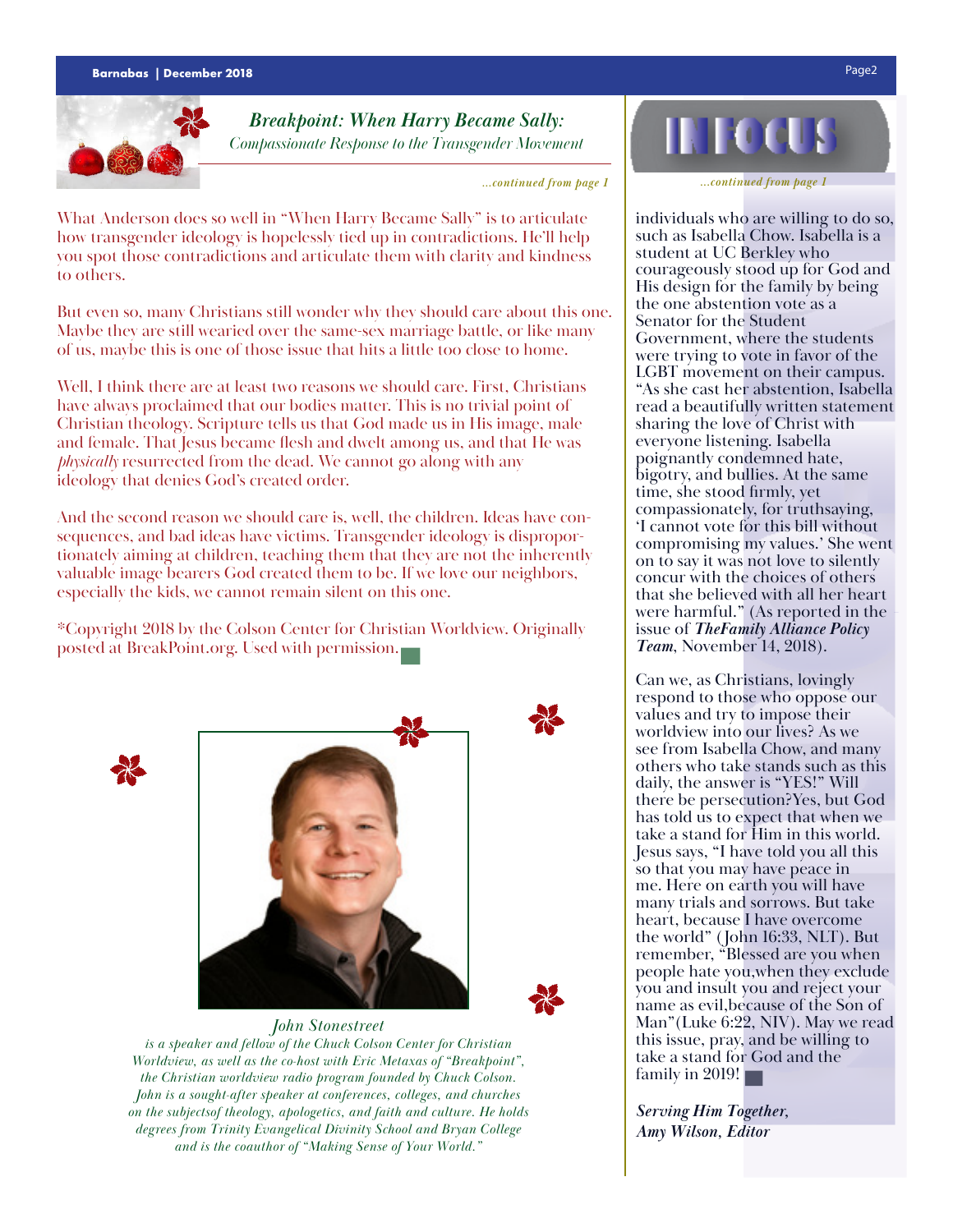

To many parents, girls are economically and socially unviable. Unlike sons, their daughters need to be protected and then married off with a dowry that can even take up to a lifetime of savings. The sons take care of aging parents and bring home a daughter-in-law along with a hefty dowry. The parents "reap no fruits by raising a daughter," besides losing money (in dowry) in getting her married.

A complex social base of Indian families, age-old beliefs that assign a subservient role to women, inadequate enforcement of law (against dowry and protection of girls) and other similar factors foment an aversion to daughters. As a result,many families are unapologetic about ill-feeding, mistreating, and under-educating their daughters. These girls,without education or skills, get married, often at an illegal young age and undergo sex-selective abortions of their own. If they somehow end up giving birth to daughters, they raise them with the same subjugated identity and beliefs about girls and women with which they were raised and are themselves subject to now.

This aversion of daughters in not limited to thee conomically disadvantaged. Low-income parents give cows in dowry, the affluent ones given BMWs. While the poor may lack means to access ultrasound facilities (to determine sex of the unborn), the rich get it done blithely in state-of-the-art hospitals.

# *Implications:*



A family is the fundamental unit of a society. A family where girls and women are treated as an expendable commodity is at odds with God's design of a family, and further more project the systematic abuse of girls to the society at large. The living God is not a stoic observer of the death of the innocent and undefended. He is intimately mindful of the mass murders of girls and women in India. This is "an issue he cares about and a problem he wants solved."[4]  $\blacksquare$ 

Nitin is a consultant contributing to many projects that empower girls and women. He works with many missions groups in India to help educate the population and restore the family to God's proper design.

[1] https://www.economist.com/graphic-detail/2011/04/04/sons-and-daughters

[2]https://timesofindia.indiatimes.com/india/63-million-women-girls-miss dowry-every-hour-in-India.html [4] https://www.crosswalk.com/blogs/christian-trends/sex-selection-abortions-in-india-leading-to-massivegender-ratio-crisis.html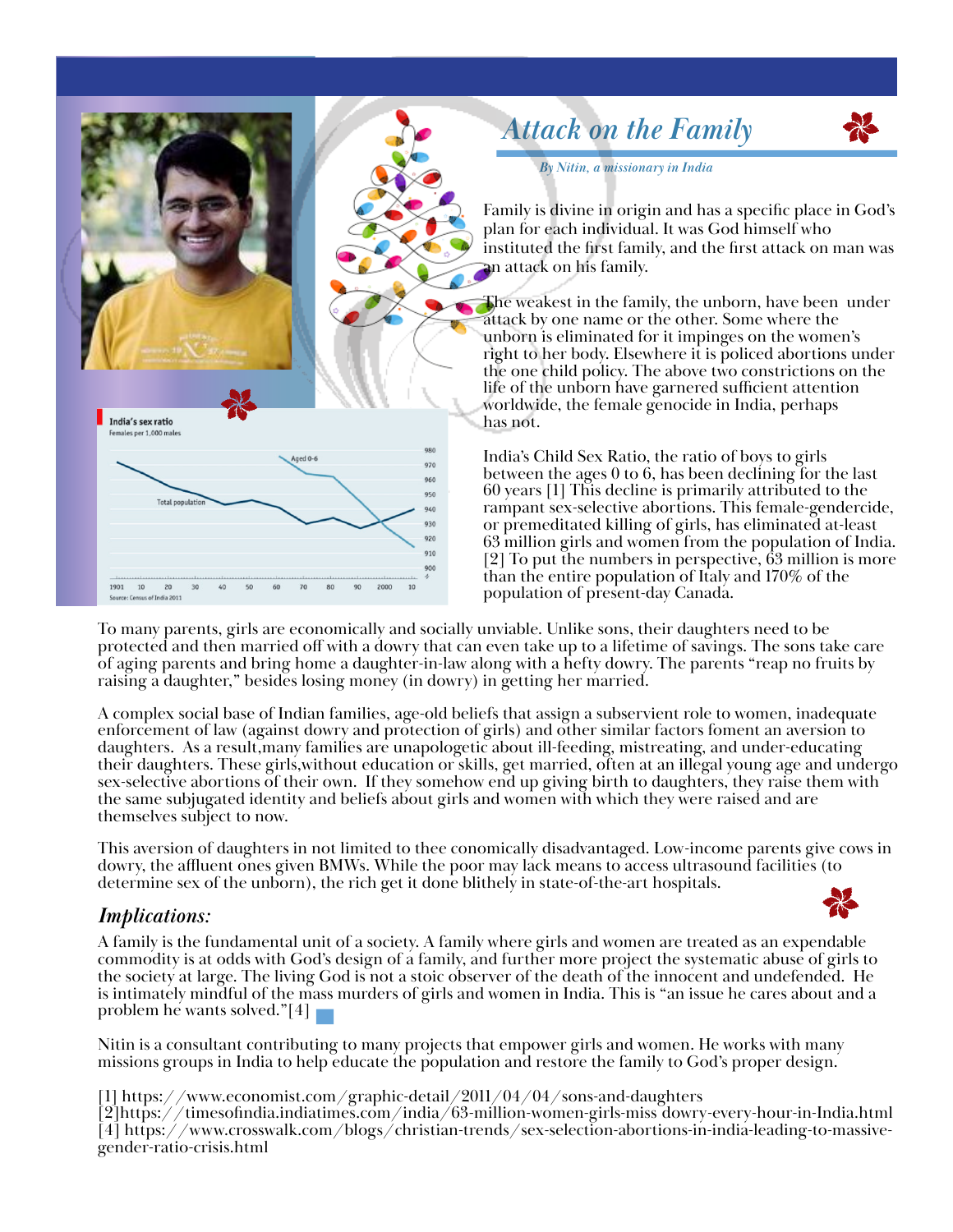

Despite "churches" on nearly every corner, families are in crisis in the so-called "Bible belt" of the United States. Why? This is partly because the church has failed to genuinely love those whose family situations are less than ideal. Ironically,this very dynamic—because of the deep cultural influence of the church—has led to increasing disconnection from the gospel of grace and the person and way of Jesus for individuals and families who are perceived to be non-conforming.

The disconnect for many is that they have been taught that there are only two ways that "moral" issues can be viewed: 1) legalism (we earn our salvation and one another's acceptance through our performance and successful behavior modification—"rules without love"), or 2) antinomianism in which there are no moral standards. Many in the "Bible belt" south seem stuck in one camp or the other.

The effect of this is disastrous. We who claim to follow and be redeemed by Jesus end up communicating that we are righteous in and of ourselves. This is damaging to those who are lost, hurting, and in need of that same salvation. Those who are in Christ were once dead in sin—and yet we act like we are not daily in need of a savior? The only reason we who are in Christ strive to live righteously is in response to what Christ has done for us. The truth is that so many feel judged by the legalistic church that they want nothing to do with Jesus. And this is how the church becomes a threat to families.

I would like to suggest a different way, and I think it is the way of Jesus. Love, welcome, and accept those who, like us, are struggling, but unlike us have yet to be re-made by the redeeming power of Jesus. Jesus himself welcomed "sinners"—the socially unacceptable—and spent intentional time with them. His harshest criticisms were not for these folks, but for the religious who believed they had it all figured out. This is not unlike many church folk. Jesus ultimately called them all to repentance and faith in Him, not on a platform of judgment, but rather through acceptance (not of their sin, but of them). If we do not genuinely love families, how can we expect to influence them to repentance and faith in Jesus?

It is my firm belief that the anti-gospel legalism of the "Bible belt church" is one of the greatest threats to the family in this part of our nation. But it is also my firm belief that the church that is primarily concerned with living out the gospel as a grace-filled community of redeemed sinners can reverse this dynamic and invite families of all kinds and situations to follow Jesus with us.

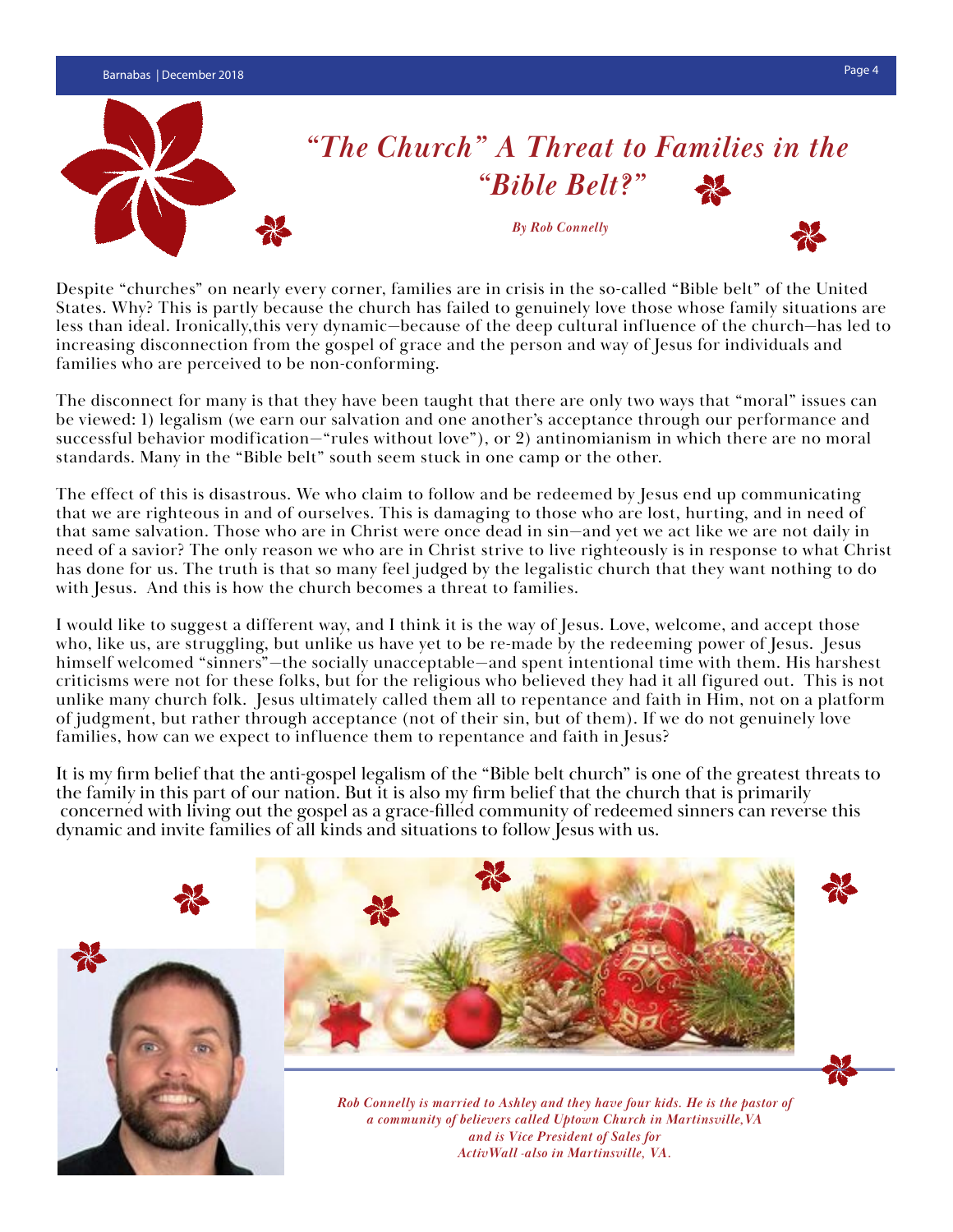



# *Children of Addicts in India*

If an adult is suffering from an addiction, and if that adult is a parent, that means that somewhere there exists a child in-crisis... Sadly, all over the world, there are adults who have been "captured" into the world of drug or alcohol addiction. For a child, life as he knows it is severely altered, the day his parent becomes an addict...

Children of addicts are more likely to be *depressed* and *anxious* than their peers because of an unpredictable home environment; in school they tend to *struggle academically and socially*. They are very willing to *blame themselves* for their parent's problem (which leads to *intense guilt*) while simultaneously feeling *anger* toward the parent for not making better choices. These children, even when very young, find themselves needing to *care for their parents* rather than receiving care from them. Thus, they often grow up in *less than a nurturing environment*, suffering from *neglect* and sometimes abuse while yet *living in denial*  that there is a problem. As adults, they are more susceptible to *addictive behaviors, neglect* of those closest to them, denial of anything painful and the development of *chronic health conditions*.

# *PleasePray!*

For a ministry in India that offers rehabilitation and a Christian witness to drug addicts and which has taken in some of their children.

*The Children's Prayer Bulletin seeks to encourage intercession for at-risk and in-crisis children, youth and their families all over the world. Thank you for participating in the restoration of the Earth's most vulnerable communities through prayer. Information contained in the Bulletin may not come from any one source or agency. To receive the Bulletin in Spanish in your inbox, write to eneidarr19@gmail.com. Write to ayharvey62@aol.com to receive the bulletin in English or German.*



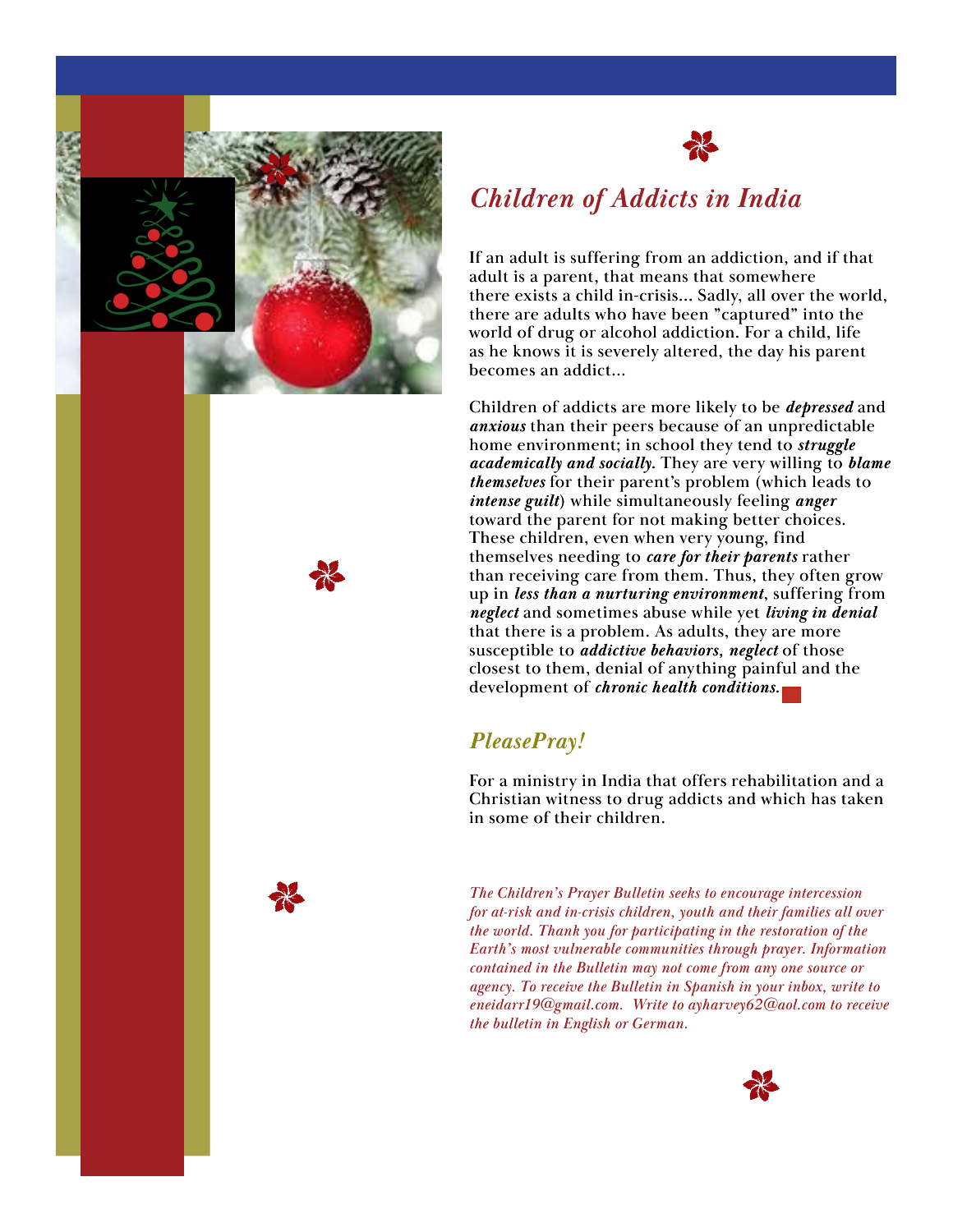long and surreal journey.

# OUT OF THE MOUTHS B





# *The Lord Will Deliver*

#### $S_{\rm eff}$  flips through a small photo album, laminated pages stuffed pages stuffed pages stuffed pages stuffed pages stuffed pages stuffed pages stuffed pages stuffed pages stuffed pages stuffed pages stuffed pages stuffed *By Caleb Wilson*

The black menace sped behind me, getting closer, and CLOSER. I was in the Amazon rainforest where I lived as the son of an American scientist who studied the many exotic plants and animals that lived here. We hadn't lived here long, and already, my future looked grim. A massive panther, black as a starless sky, raced after me as I wished I had never decided to take a walk alone in the vast rainforest. My pursuer point was thanks to the many twisted and damp roots interlocking the floor of the rainforest, the panther had trouble weaving his legs through all the roots. As I looked behind me, I began to sweat, for the panther started closing in. Closer and closer he got until he stood right in front of me. We stood, facing each other, me realizing that I had nowhere to run, and the panther, seeming to know this, grinned maliciously. As I malice." I stared back at the panther, but even as he crouched, ready to pounce, I felt no fear. The creature hances. To take the them trained, but even as he erodened, reday to pounde, then no redit the ereddered same incredulously at the body of the beast, my mind thought back to a verse I had read that morning in devotions, "Many adversities come to the one who is righteous, but the Lord delivers him from them all," Psalm 35:26. As I thanked God for His deliverance, I became even more grateful for the life He had given me. chased me with the vigor of ten panthers, and the speed of a comet. The only reason that I existed to this looked into the dark, evil eyes of the beast, I prayed one simple prayer, "Lord, please deliver me from this

 $A$  14-hour plane ride transported them to the independent of  $A$  new  $A$ 

#### $\alpha$  set of challenges methods methods methods and the ins-and-outs-and-outs-and-outs-and-outs-and-outs-and-outs-and-outs-and-outs-and-outs-and-outs-and-outs-and-outs-and-outs-and-outs-and-outs-and-outs-and-outs-and-outs-*Caleb Wilson*

take for granted.

 $\mathbf{d}$  and a place to call home.

of a wholly foreign culture, catching up on years' worth of education while the chil-*Caleb is a 12-year-old homeschooled student who recently wrote this as an assignment for his 8th*  dren were still young enough to be enrolled in school, searching for *grade Literature class. May we all be encouraged to see how God can use children to do great things*  employment, and little-by-little learning how to call Canada "home." *when they grow up knowing Him and His word!*

 $A_n = \frac{1}{2}$ 

 $E = \frac{1}{2}$  in security, operator, security for a better life, a safe place place place place place place place place place place place place place place place place place place place place place place place place place p for the their children to play—gifts that most in the Western world also but in the Western world also but in

With such a warm in vitation, many of the method is a warm in the most of the method is a second second in the method is a second second in the method in the method in the method is a second second in the method in the met down roots the agency of the agency and the agency again have something to once again have something to once again have something to once a substitution of the agency of the something to once a substitution of the somethin

 $t$  in  $C$  in  $C$  same challenges.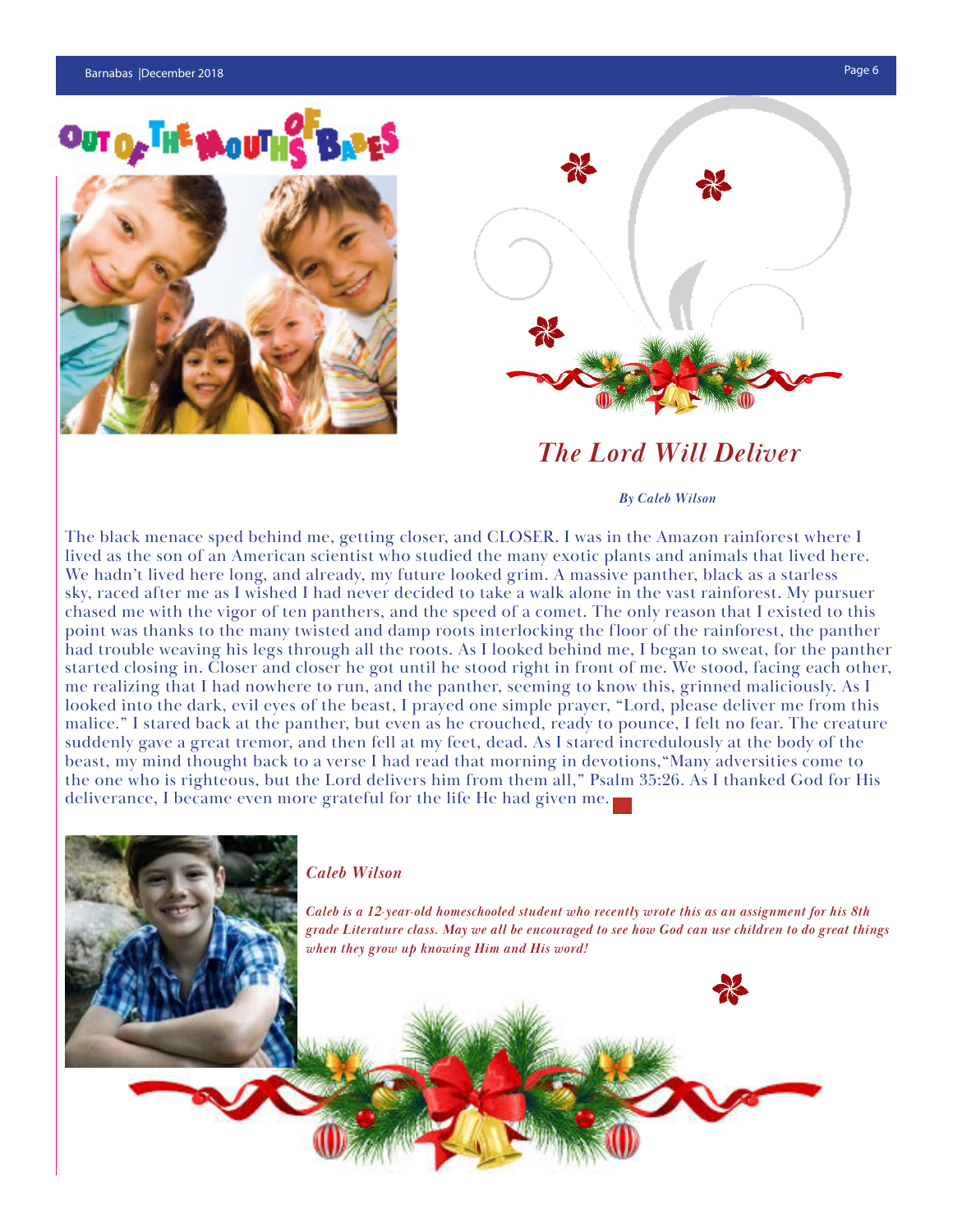



*As 2018 rushes to its end, may the Lord encourage you that He is an EAGER God. Maybe that is why it seems time is flying!*



## *2 Chronicles 16:9*

For the eyes of the Lord move to and fro throughout the earth that He may strongly support those whose heart is completely His.

## *Luke 13:34*

O Jerusalem, Jerusalem, the city that kills the prophets and stones those sent to her! How often I wanted to gather your children together, just as a hen gathers her brood under her wings, and you would not have it!

## *Jeremiah 29:14*

"I will be found by you," declares the Lord, "and I will restore your fortunes and will gather you from all the nations and from all the places where I have driven you" declares the Lord, "and I will bring you back to the place from where I sent you into exile."

# *James 1:5*

But if any of you lacks wisdom, let him ask of God, who gives to all generously and without reproach, and it will be given to him.

### *2 Peter 3:9*

The Lord is not slow about His promise, as some count slowness, but is patient toward you, not wishing for any to perish but for all to come to repentance.

## *Revelation 22:20*

He who testifies to these things says, "Yes, I am coming quickly." Amen. Come, Lord Jesus.

*Prayer is not overcoming God's reluctance, but laying hold of His willingness. -- Martin Luther*

*Composed by Ann Harvey, missionary with Rainbows of Hope, a ministry of WEC and sister ministry to CCTI.*